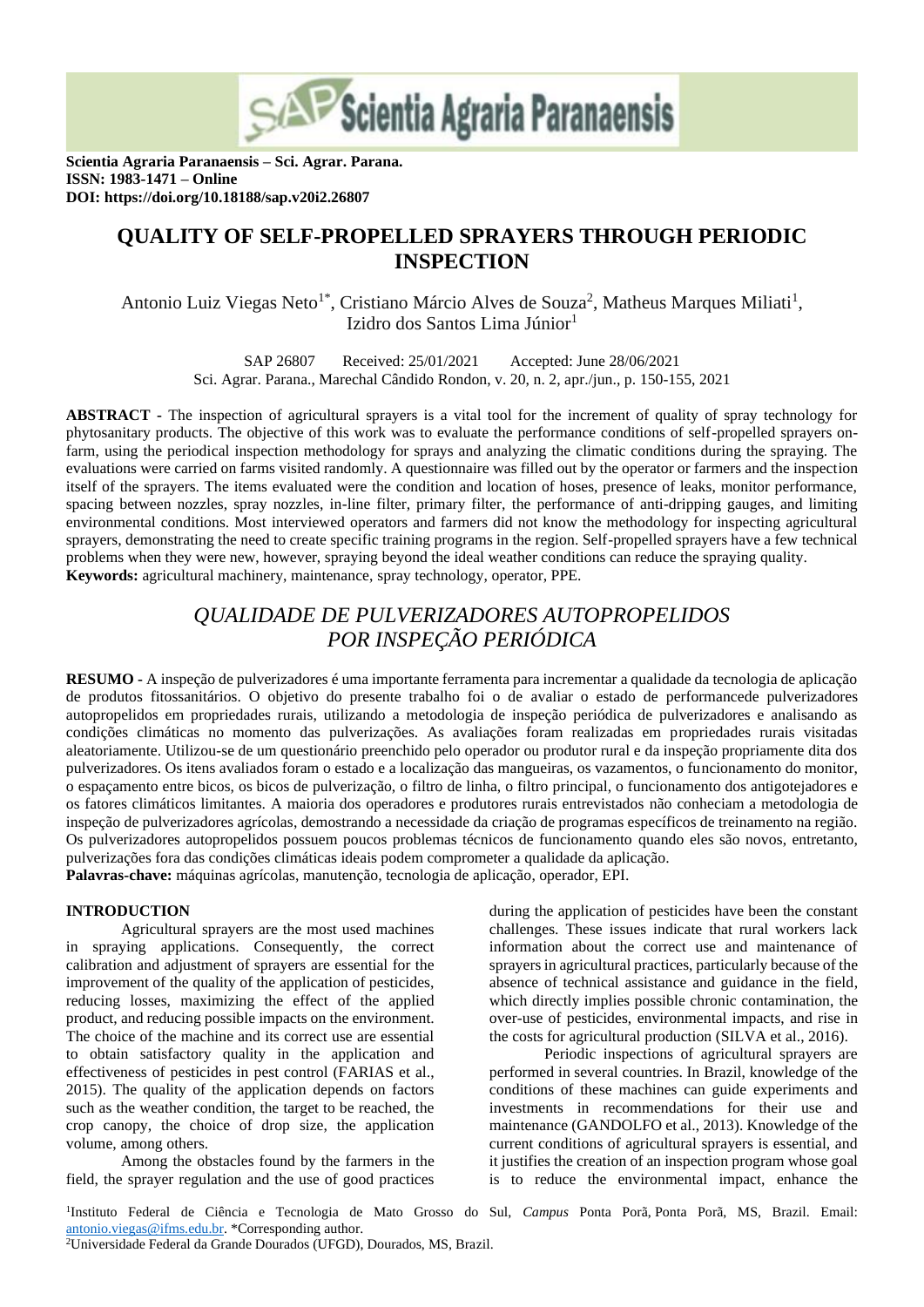Quality of self-propelled... VIEGAS NETO, A. L. et al. (2021)

efficiency of applications and collaborate with certification programs (ANTUNIASSI; GANDOLFO, 2005).

Data surveys regarding the condition of sprayers can contribute to the realization of a thoroughly mapping of the quality of the sprayers in the main Brazilian agricultural regions (SICHOCKI et al., 2014). Therefore, the objective of this work was to evaluate the performance conditions of self-propelled sprayers on farms, using the inspection methodology for Brazilian conditions and climatic conditions for spraying, and to verify the level of knowledge of the operators.

## **MATERIAL AND METHODS**

The experiment was carried out at the Federal Institute of Education, Science and Technology of Mato Grosso do Sul (IFMS), Ponta Porã *Campus*, in cooperation

Laboratory of Integrated Oilseed Production Systems (Laprooleo) of the Federal University of Grande Dourados (UFGD). The questionaries and local inspection were carried out in grain-production farms located in the municipality of Ponta Porã, State of Mato Grosso do Sul (MS), belonging to the Brazilian Cerrado. The climate, according to the classification of Köppen is Am (tropical monsoon) (ALVARES et al., 2013). The total rainfall in the region is 1,400-1,500 mm and the average annual temperature is  $22^{\circ}$ C (PEEL et al., 2007). Figure 1 shows the average climate data from 2008 to 2016, referring to a minimum, average and maximum temperatures  $(°C)$  and average relative humidity (%). In the same period, the average recorded wind speed was  $2.43\pm0.256$  m s<sup>-1</sup>.



FIGURE 1 - Minimum, average and maximum temperatures (°C) and average air relative humidity (%) in Ponta Porã (MS), in the 2008-2016 period. Source: Instituto Nacional de Meteorologia (INMET).

Seventeen randomly chosen farms that use selfpropelled sprayers were visited. The evaluated sprayer models were the 4630 and 4730, both from John Deere®. The evaluations were carried out in two steps, the first consisting of the actual inspection of the sprayers, and the second was the application of the questionnaire to the operators and/or owners of the machines. The evaluations followed the methodology proposed by Gandolfo and Antuniassi (2003), with some modifications to fit the characteristics of self-propelled sprayers. The items evaluated were: condition and location of hoses, leaks, monitor operation, spacing between nozzles, spray nozzles, in-line filter, primary filter, and performance of the antidripping gauges.

Broken, cracked, and bent hoses or those with any other type of damage that could have influenced the spraying operation were identified and located. Equipment that presented such a problem was considered unsuitable for applying pesticides. Leaks, when they occurred, were identified and located, regardless of the quantity and location found. This evaluation was carried out by operating the machine and observing its occurrence. Care was taken so that the technicians did not interfere with the machine's

original condition and thus did not cover the real result of the sprayers operating on the farms.

Regarding the spray nozzles, the spacing between them was checked and observed if they were all the same. The flow was measurement on all nozzles and, when they were greater than 10% of the indicated flow, or the sprayers that had different spray nozzles on the boom, were considered inadequate for carrying out the spraying operation. The primary filter was removed after the dynamic evaluation, and the observation was carried out considering the presence of cracks and obstructions resulting from the accumulation of residues from the products applied and the use of poor-quality water besides product agitation in the tank or other types of damage, both in the mesh, as in the carcass. For in-line and nozzle filters, their presence was also verified.

In addition to their presence, the anti-dripping gauges were evaluated for their performance. When, after water pumping, they completely and instantly prevented the passage of liquid through the nozzles, they were considered functional.

The following information was obtained from the questionnaire applied to operators and farmers: the age of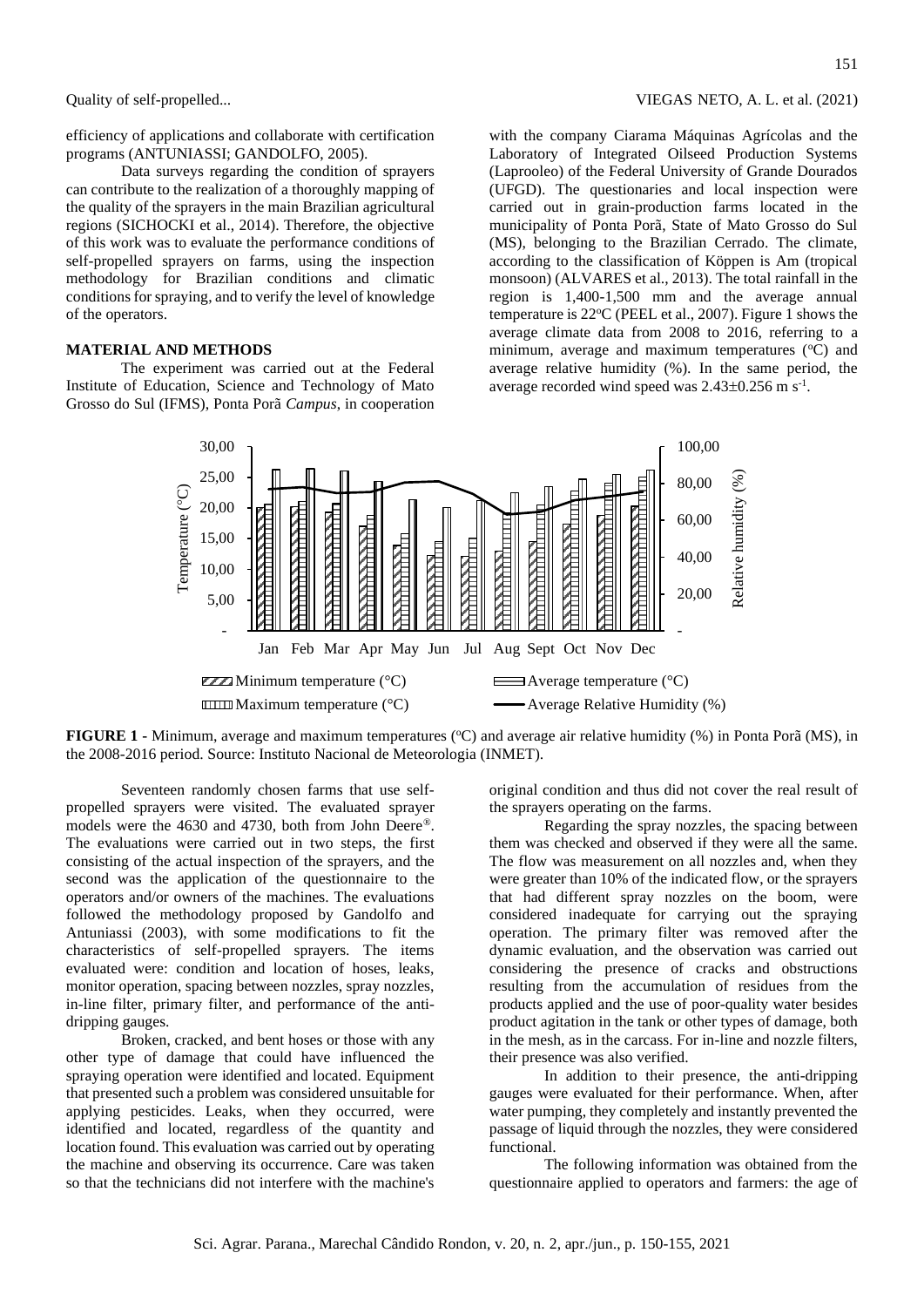Quality of self-propelled... VIEGAS NETO, A. L. et al. (2021)

the sprayer, the volume of application used  $(L ha<sup>-1</sup>)$ , whether the operators wear personal protective equipment (PPE), whether they are aware of the need for inspection of sprayers, the performance of the triple washing of pesticide containers and the greatest difficulty found during pesticide applications.

Climatic conditions were analyzed during the experimental period in 2017, and four parameters were considered in the selection of the period of the unfavorable hours for the spraying operations using agricultural sprayers. The estimate for this period was made based on the study of the maximum temperature of 30°C, the minimum relative humidity of 55%, the wind speed below 10 km h-1, and the occurrence of rainfall (NASCIMENTO et al., 2013). To obtain the unfavorable and favorable hours recommended for spraying, a computer program was developed in Visual Basic Application language, associated with Microsoft Excel 2016, where the unfavorable hour was considered to be that which did not meet at least one of the climatic requirements, as proposed by ANDEF (2004) and Nascimento et al. (2013).

#### **RESULTS AND DISCUSSION**

It can be seen in Table 1 the percentage values of the evaluation outcomes of the self-propelled sprayers, demonstrating the existence of problems with three of the nine evaluated items. Because they are machines with more embedded technology, the self-propelled ones have fewer defective items than hydraulic tractor sprayers (GANDOLFO; ANTUNIASSI, 2003; ANTUNIASSI; GANDOLFO, 2005; BALESTRINI, 2006; ALVARENGA; CUNHA, 2010). The major issues observed were leaks, which were found anywhere in the sprayer.

**TABLE 1 -** Evaluation of self-propelled sprayers using data from the technical inspection in the region of Ponta Porã (MS).

| Evaluation                          | Defective sprayers $(\%)$ |
|-------------------------------------|---------------------------|
| Hose condition                      | 0.0                       |
| Position of the hoses               | 0.0                       |
| Leaks                               | 52.9                      |
| Monitor performance                 | 0.0                       |
| Spacing among nozzles               | 0.0                       |
| Spray nozzle                        | 0.0                       |
| In-line filter                      | 0.0                       |
| Primary filter                      | 17.6                      |
| Performance of anti-dripping gauges | 17.6                      |

Among the factors affecting the volume of application, the control effectiveness and that burden the application of agrochemicals is the presence of leaks and, because they are found in most equipment in different sizes and locations, their importance was underestimated (ALVARENGA; CUNHA, 2010). It was observed that 52.9% of the evaluated sprayers have some type of leakage, a value lower than those found in tractor sprayers (GANDOLFO; ANTUNIASSI, 2003; ANTUNIASSI; GANDOLFO, 2005; BALESTRINI, 2006; ALVARENGA; CUNHA, 2010), but still high for sophisticated and technological machines, and these problems can be easily adjusted most of the time.

Considering the components evaluated by Dalmora and Pereira (2013) in the inspection of sprayers in a sugar-energy plant in Ponta Porã, the state of Mato Grosso do Sul, the authors observed that the biggest nonconformity was found in the conservation of the nozzles, which had irregular flow or leakage. Concerning filters, the sprayers had greater problems in the primary filter (17.6%). The function of the filters is to retain the impurities in the volume to be sprayed, so the defective filters were those with torn screens or in bad conservation conditions. Silva et al. (2016), in a similar study, evaluating self-propelled and tractor-sprayers, found that the primary filter was present in all sprayers, but 20% of them had blockages or cracks.

The analysis of the anti-dripping gauges, which were found in all inspected sprayers, showed that 17.6% were worn with use and not working properly. Machado (2014) concluded that the most frequent defects were the irregular flow of the nozzles and the anti-dripping system, problems that can affect the quality of the application.

Table 2 shows the results obtained from the questionnaires applied to operators and farmers. The sprayers had an average age of 3.2 years of use. Dedordi et al. (2014) found that the majority (61.9%) of sprayers in use were aged between 1 and 5 years. The shorter the time of use, the fewer technical and operational problems for the machines and the higher the quality of the sprays. Regarding the operators' responses, only 23.5% wear PPE. Similar data were obtained by Silva et al. (2016), where only 20% of operators said they own and wear PPE. The correct use and proper maintenance of personal protective equipment are essential. According to Matthews et al. (2016), operators are at greater risk when mixing concentrated formulations, and during the application, the risk of exposure is lower, but wearing the PPE suit is necessary.

Awareness of the need for technical inspection of sprayers for a better quality of sprays was reported by only 47%, which may affect the quality of the application, as the machines may be performing in unsuitable conditions. The execution of the triple washing was said to be performed by 100% of the operators, a fact that shows that this technique is more widespread and accepted by the operators (Table 2).

Among the difficulties reported during the applications of agricultural pesticides, the climatic condition stands out, according to 82.3% of respondents. During spraying, some of the applied product is lost in the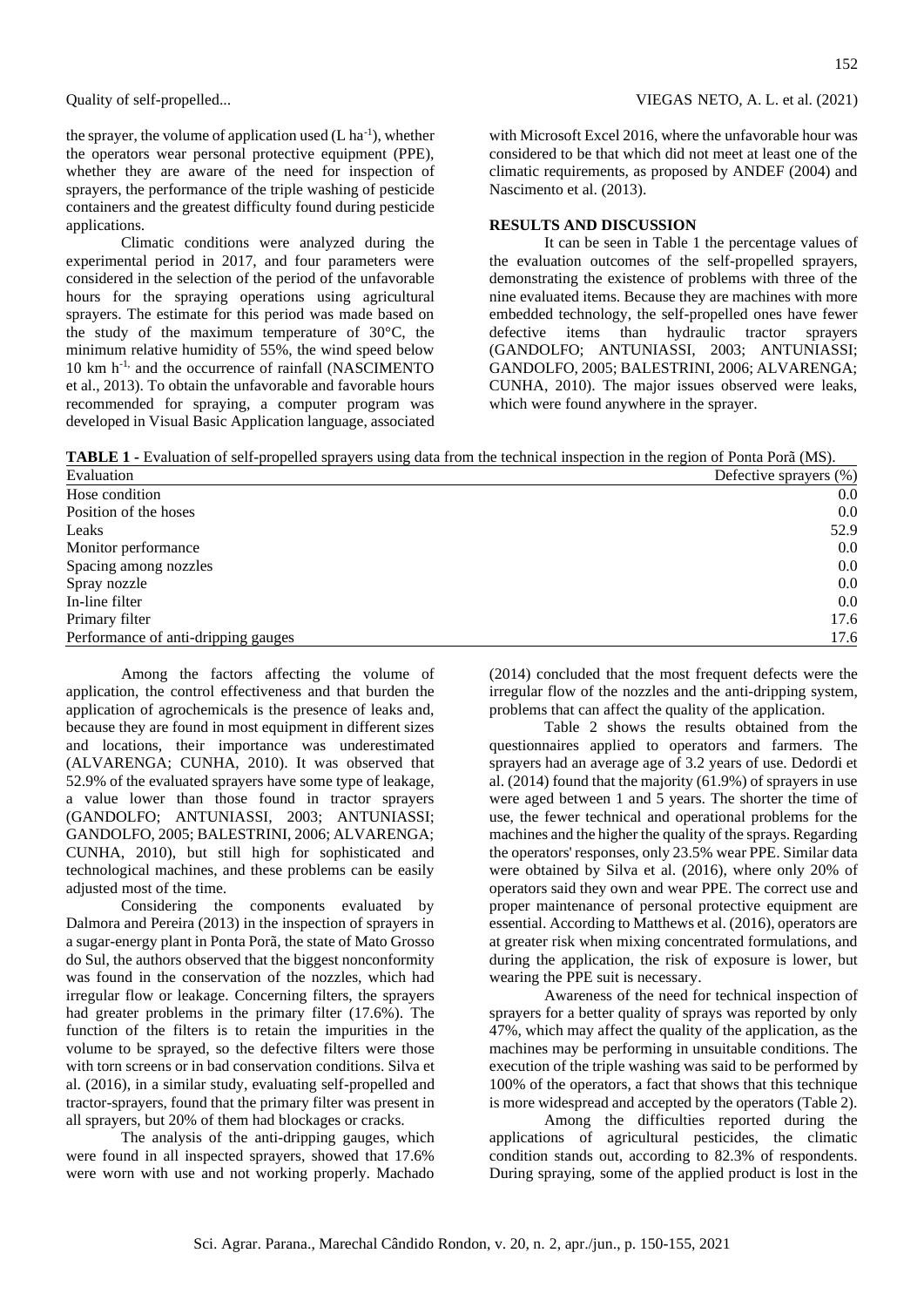Quality of self-propelled... VIEGAS NETO, A. L. et al. (2021)

environment, particularly because of drift and due to lack of knowledge about the ideal climatic conditions for application (SILVA et al., 2016). Complexities were also found when mixing the product in the spray volume and due to irregularities in the terrain, representing 11.8 and 5.9%, respectively. Gazziero (2015) concluded that tank mixes are usual field practices and adopted by 97% of respondents

from private technical assistance, linked to the government, cooperatives, and autonomous rural producers in various regions of Brazil, and the problems found in the tank mixes were: difficulty in dissolving the mixed products, increased phytotoxicity, excess foaming, clogging of nozzles and decanting (precipitation) of products in the tank.

**TABLE 2 -** Evaluation of self-propelled sprayers with data from questionnaires applied to operators and producers in the municipality of Ponta Porã (MS).

| Sprayer                                       | Means            |
|-----------------------------------------------|------------------|
| Average age (manufacturing)                   | 3.2 years        |
| Average application volume                    | 93.1 L $ha^{-1}$ |
| Operator                                      |                  |
| Wear PPE                                      | 23.5%            |
| Aware of the need for inspection of sprayers  | 47.0%            |
| Perform tripe washing of pesticide containers | 100%             |
| Application challenges                        |                  |
| Weather condition                             | 82.3%            |
| Product mixing in the spray volume            | 11.8%            |
| Terrain                                       | 5.9%             |

The greatest obstacle is the application in favorable climatic conditions in the municipality of Ponta Porã (MS) during the year, where the black part of the graph (Figure 2) represents the unfavorable hours for spraying the crop. It is observed that 56% of the available time is not suitable for spraying as it violates at least one of the limiting factors (Figure 3A). The analysis of climatic parameters showed that the high wind speed during the day was the most limiting factor, corresponding to 58% of cases, followed by relative humidity, temperature, and rainfall (Figure 3B). This situation reduces the time available to have a suitable weather condition for spraying, leading to the need for faster spraying to use the best weather condition, increasing the size of the equipment and its operating costs, and design inadequacy.





Silva et al. (2016), in a study evaluating sprayers for the region of Minas Gerais, found that 90% of operators were aware of the weather conditions for the application, but they performed the spraying at inappropriate hours, such as at the hottest hours of the day and with low relative humidity, due to the urgency of the applications and the lack of favorable climatic conditions at the application time.

Preference should be given to spraying performed outside the period from 10 a.m. to 6 p.m., corresponding to more than 62% of the unfavorable hours (Figure 4). However, with the periodic monitoring of climate data, and using the climate history of the location and the operational capacity of the equipment, it is possible to optimize the operation with application technology tools, precision agriculture, and agricultural systems engineering.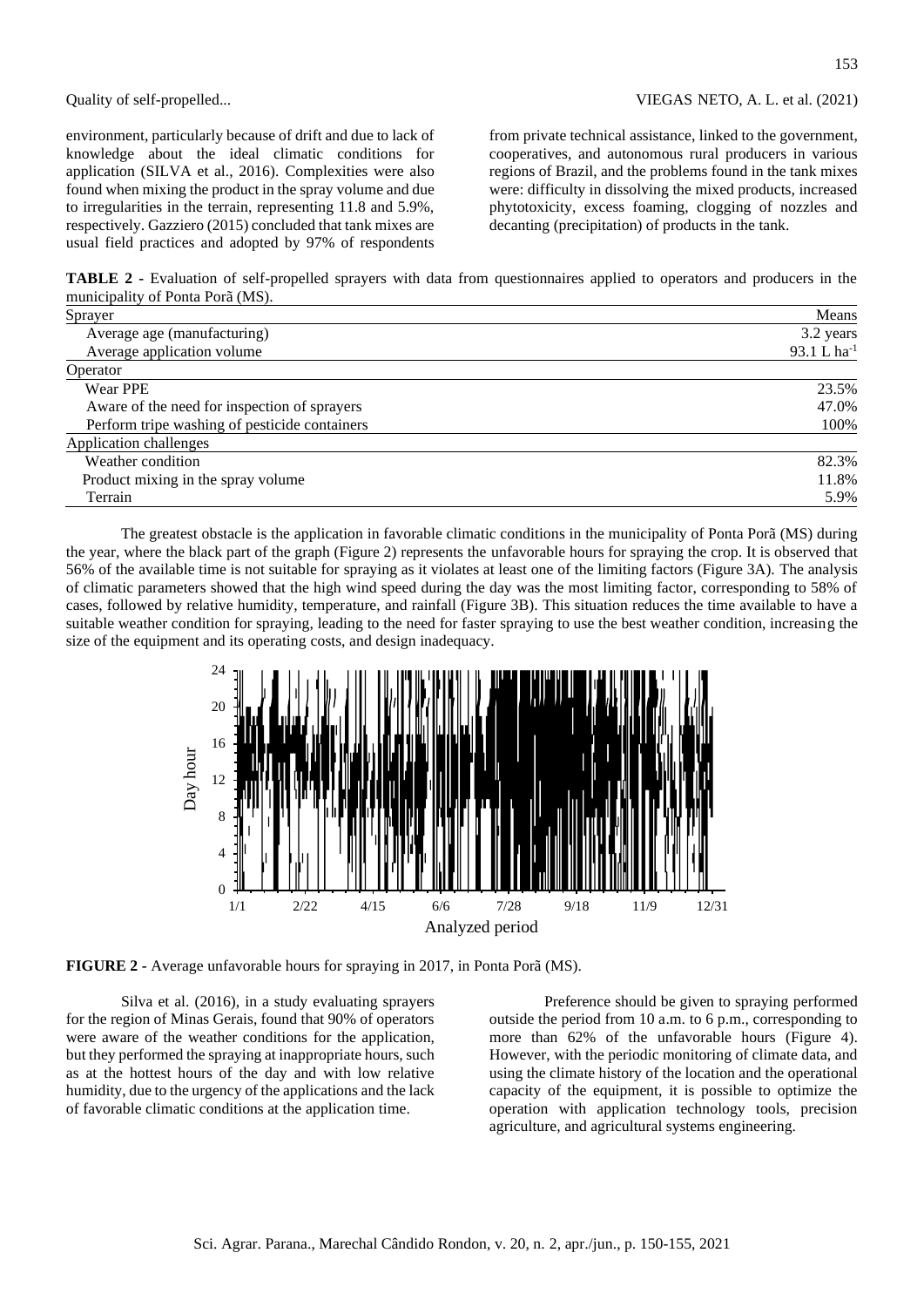

**FIGURE 3 -** Relationship between favorable and unfavorable hours (A) for spraying, and the proportion of limiting hours by climatic parameters (B), in the municipality of Ponta Porã (MS) in 2017. T - temperature. Ur - relative humidity.



**FIGURE 4 -** Number of limiting hours for spraying during the day in the municipality of Ponta Porã (MS), in 2017.

After the analysis, the feedback for the farms and information transfer for the operators and farmers would be the best to be done, in order to correct the flaws, for which greater investment in research and rural extension is necessary. Further works can be developed to assist in decision-making on spraying at recommended spray times. The analysis of this and other works on this subject showed the poor technical training of operators, both in technical issues and in the use of personal protective equipment.

#### **CONCLUSIONS**

The need for inspecting agricultural sprayers was not known by most of the interviewed operators and farmers, which demonstrates the need to create specific training programs in the region.

Self-propelled sprayers have few technical operating problems, however, spraying beyond the ideal climatic conditions can compromise the quality of the application.

### **ACKNOWLEDGMENTS**

To the company Ciarama Máquinas Agrícolas, for the partnership in the execution of this experiment and the

support with the rural properties visited. To the National Council for Scientific and Technological Development (CNPq), for the Research Productivity Scholarship (PQ) granted to the second author. To the Federal Institute of Education, Science and Technology of Mato Grosso do Sul (IFMS) and to the Federal University of Grande Dourados (UFGD), for supporting the experiment. To the Financier of Studies and Projects (Finep), for the financial support given to the construction of Laprooleo/PROPP/UFGD.

#### **REFERENCES**

ALVARENGA, C.B.; CUNHA, J.P.A.R. Aspectos qualitativos da avaliação de pulverizadores hidráulicos de barra na região de Uberlândia, Minas Gerais. **Engenharia Agrícola**, v.30, n.3, p.555-562, 2010.

ALVARES, C.A.; STAPE, J.L.; SENTELHAS, P.C.; GONÇALVES, J.L.M.; SPAROVEK, G. Köppen's climate classification map for Brazil. **Meteorologische Zeitschrift**, v.22, n.6, p.711-728, 2013.

ANTUNIASSI, U.R.; GANDOLFO, M.A. Periodic inspection on crop sprayers: results according to age of sprayers. **Journal of Environmental Science and Health**, v.40, n.1, p.195-200, 2005.